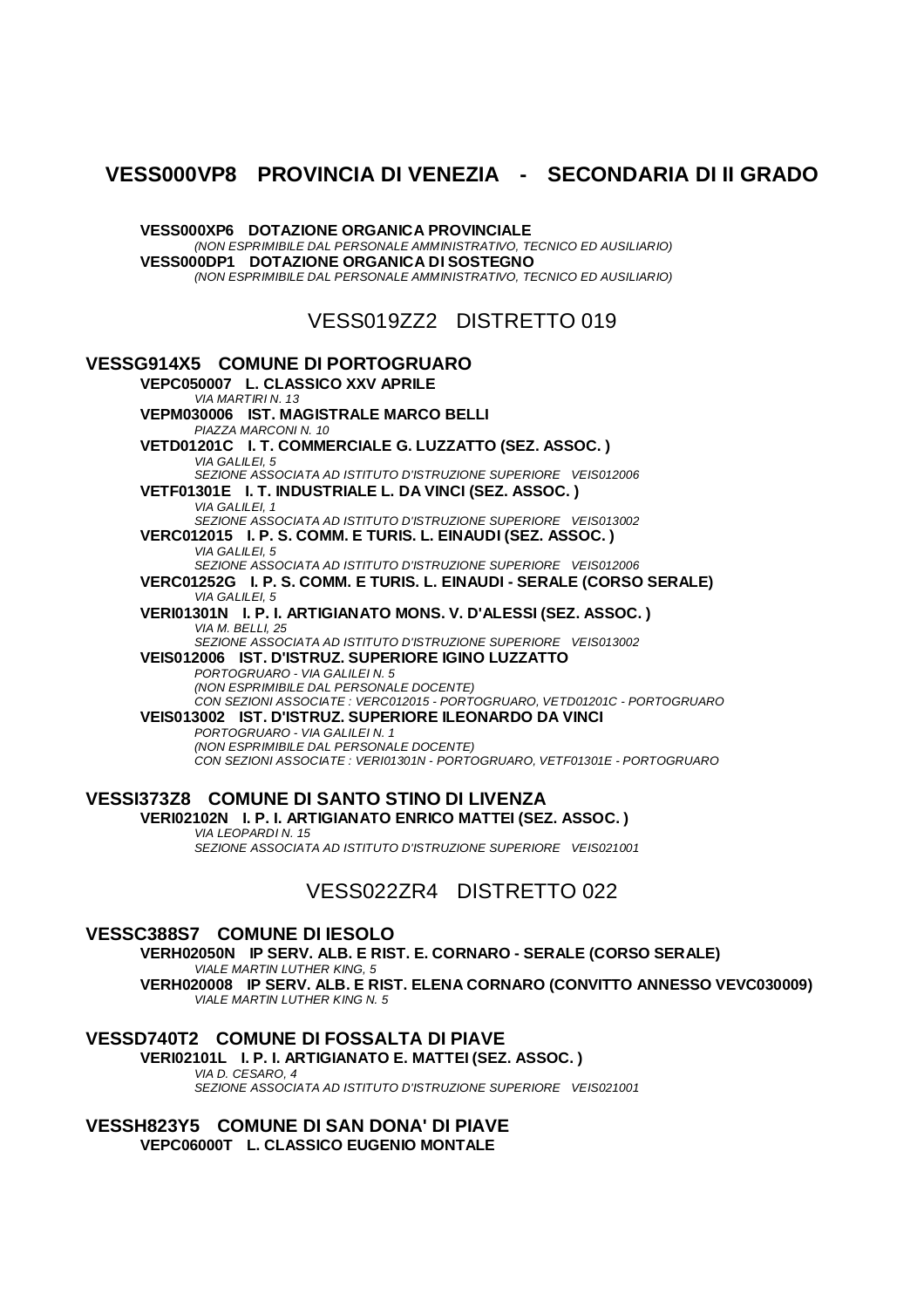*VIALE LIBERTA' N. 28* **VEPS04000Q L. SCIENTIFICO GALILEO GALILEI** *VIA PERUGIA N. 8* **VETD030001 I. T. COMMERCIALE LEON BATTISTA ALBERTI** *VIA PERUGIA N. 1* **VETD03050A I. T. COMMERCIALE LEON BATTISTA ALBERTI - SERALE (CORSO SERALE)** *VIA PERUGIA, 1* **VETL02101N I. T. GEOMETRI CARLO SCARPA (SEZ. ASSOC. )** *VIA PERUGIA N. 7 SEZIONE ASSOCIATA AD ISTITUTO D'ISTRUZIONE SUPERIORE VEIS021001* **VETF060003 I. T. INDUSTRIALE VITO VOLTERRA** *VIA MILANO N. 9* **VEIS021001 IST. D'ISTRUZ. SUPERIORE IC. SCARPA - E. MATTEI** *SAN DONA' DI PIAVE - VIA PERUGIA N. 7 (NON ESPRIMIBILE DAL PERSONALE DOCENTE) CON SEZIONI ASSOCIATE : VERI02102N - SANTO STINO DI LIVENZA, VERI02101L - FOSSALTA DI PIAVE, VETL02101N - SAN DONA' DI PIAVE*

# VESS035ZV8 DISTRETTO 035

#### **VESSF241W7 COMUNE DI MIRANO**

**VEPC00301P L. CLASSICO ELENA CORNER (SEZ. ASSOC. )** *MATTEOTTI, 44 SEZIONE ASSOCIATA AD ISTITUTO D'ISTRUZIONE SUPERIORE VEIS00300B* **VEPS00301T L. SCIENTIFICO ETTORE MAIORANA (SEZ. ASSOC. )** *VIA MATTEOTTI, 44 SEZIONE ASSOCIATA AD ISTITUTO D'ISTRUZIONE SUPERIORE VEIS00300B* **VETA02801G I. T. AGRARIO I. T. AG. "K. LORENZ" (SEZ. ASSOC. )** *VIA TORINO 3 SEZIONE ASSOCIATA AD ISTITUTO D'ISTRUZIONE SUPERIORE VEIS02800Q* **VETD028012 I. T. COMM. E GEOM. I. T. C. G. "8 MARZO" (SEZ. ASSOC. )** *VIA MATTEOTTI 42/A/3 SEZIONE ASSOCIATA AD ISTITUTO D'ISTRUZIONE SUPERIORE VEIS02800Q* **VETF02701C I. T. INDUSTRIALE PRIMO LEVI (SEZ. ASSOC. )** *VIA MATTEOTTI SEZIONE ASSOCIATA AD ISTITUTO D'ISTRUZIONE SUPERIORE VEIS02700X* **VERA02801Q I. P. AGR. E AMBIENTE I. P. AG. "K. LORENZ" (SEZ. ASSOC. )** *VIA TORINO, 3 SEZIONE ASSOCIATA AD ISTITUTO D'ISTRUZIONE SUPERIORE VEIS02800Q* **VERI02701G I. P. I. ARTIGIANATO G. PONTI (SEZ. ASSOC. )** *VIA CAVIN DI SALA 35 SEZIONE ASSOCIATA AD ISTITUTO D'ISTRUZIONE SUPERIORE VEIS02700X* **VEIS00300B IST. D'ISTRUZ. SUPERIORE IETTORE MAJORANA** *MIRANO - VIA MATTEOTTI,44 (NON ESPRIMIBILE DAL PERSONALE DOCENTE) CON SEZIONI ASSOCIATE : VEPC00301P - MIRANO, VEPS00301T - MIRANO* **VEIS02800Q IST. D'ISTRUZ. SUPERIORE II. I. S. "8 MARZO-LORENZ"** *MIRANO - VIA MATTEOTTI 42/A/3 (NON ESPRIMIBILE DAL PERSONALE DOCENTE) CON SEZIONI ASSOCIATE : VERA02801Q - MIRANO, VETA02801G - MIRANO, VETD028012 - MIRANO* **VEIS02700X IST. D'ISTRUZ. SUPERIORE ILEVI-PONTI** *MIRANO - VIA MATTEOTTI, 42 A/1 (NON ESPRIMIBILE DAL PERSONALE DOCENTE) CON SEZIONI ASSOCIATE : VERI02701G - MIRANO, VETF02701C - MIRANO*

## VESS047ZX3 DISTRETTO 047

**VESSD325T3 COMUNE DI DOLO VEPS07000G L. SCIENTIFICO GALILEO GALILEI** *VIA CURZIO FRASIO N. 27* **VETD06000R I. T. COMMERCIALE MARIA LAZZARI**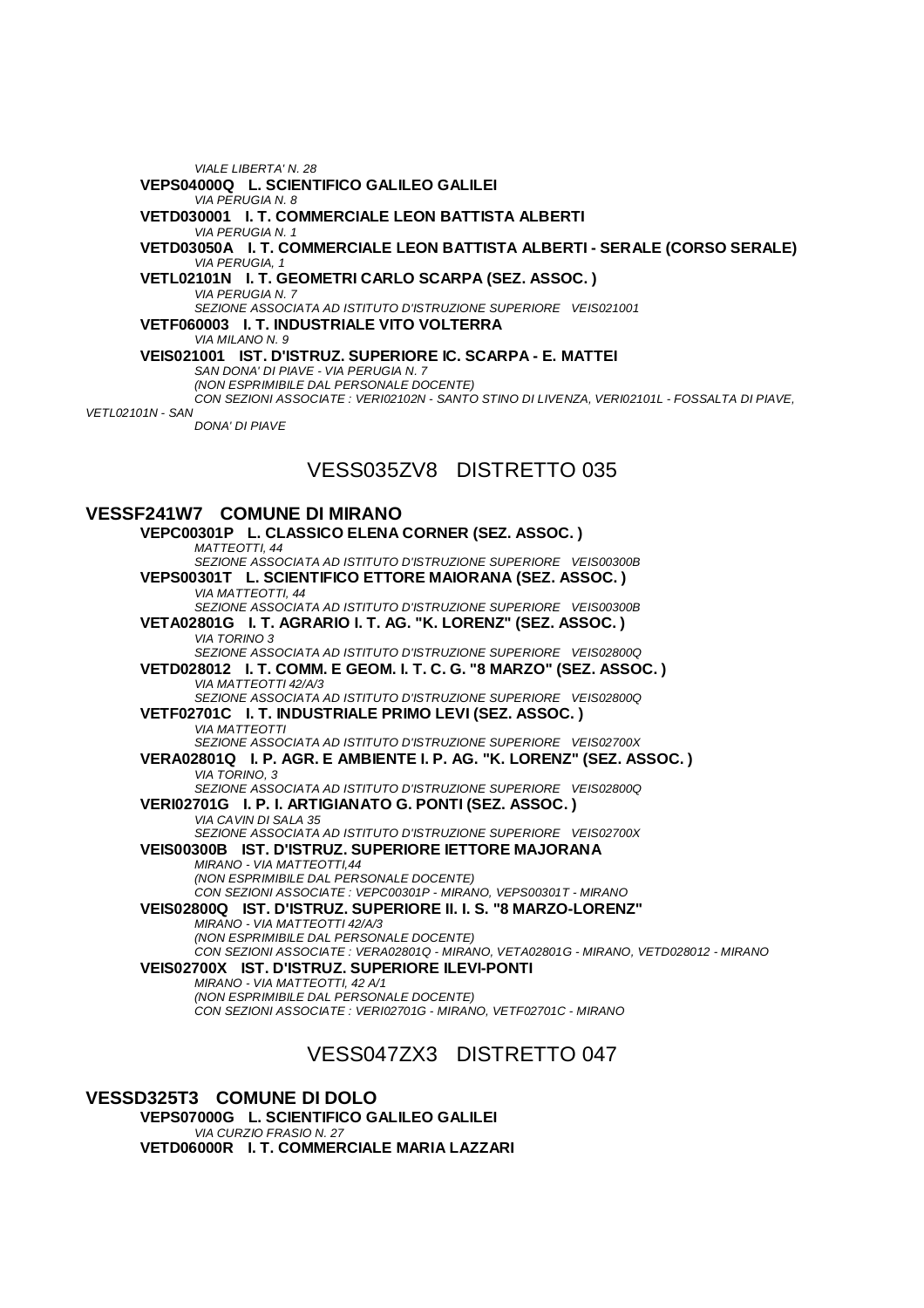*VIA CURZIO FRASIO N. 27* **VERH03000V IP SERV. ALB. E RIST. C. MUSATTI** *VIA RINASCITA, 3* **VERH030508 IP SERV. ALB. E RIST. C. MUSATTI (CORSO SERALE)** *VIA RINASCITA, 3*

VESS056ZW5 DISTRETTO 056

#### **VESSC383S7 COMUNE DI CAVARZERE VERI00251L I. P. I. ARTIGIANATO G. MARCONI (CORSO SERALE)** *VIA T. SERAFIN, 15* **VERI002017 I. P. I. ARTIGIANATO GUGLIELMO MARCONI (SEZ. ASSOC. )** *VIA T. SERAFIN N. 15 SEZIONE ASSOCIATA AD ISTITUTO D'ISTRUZIONE SUPERIORE VEIS00200G* **VESSC638S5 COMUNE DI CHIOGGIA VEPM002013 IST. MAGISTRALE C. GOLDONI (SEZ. ASSOC. )** *VIA P. TOGLIATTI 833 - BORGO S. GIOVANNI SEZIONE ASSOCIATA AD ISTITUTO D'ISTRUZIONE SUPERIORE VEIS00200G* **VEPS002012 L. SCIENTIFICO G. VERONESE (SEZ. ASSOC. )** *VIA P. TOGLIATTI 833 - BORGO S. GIOVANNI SEZIONE ASSOCIATA AD ISTITUTO D'ISTRUZIONE SUPERIORE VEIS00200G* **VETD022013 I. T. COMMERCIALE DOMENICO CESTARI (SEZ. ASSOC. )** *BORGO SAN GIOVANNI N. 12/A SEZIONE ASSOCIATA AD ISTITUTO D'ISTRUZIONE SUPERIORE VEIS02200R* **VETD02251C I. T. COMMERCIALE DOMENICO CESTARI (CORSO SERALE)** *BORGO S. GIOVANNI, 12/A* **VETF022019 I. T. INDUSTRIALE A. RIGHI (SEZ. ASSOC. )** *VIA A. MORO, 1097 SEZIONE ASSOCIATA AD ISTITUTO D'ISTRUZIONE SUPERIORE VEIS02200R* **VETF02251P I. T. INDUSTRIALE A. RIGHI (CORSO SERALE)** *VIA A. MORO, 1097* **VERM02201X I. P. I. ATT. MARINARE GIORGIO CINI (SEZ. ASSOC. )** *VIA A. MORO SEZIONE ASSOCIATA AD ISTITUTO D'ISTRUZIONE SUPERIORE VEIS02200R* **VEIS02200R IST. D'ISTRUZ. SUPERIORE ICESTARI-RIGHI** *CHIOGGIA - BORGO SAN GIOVANNI N. 12/A (NON ESPRIMIBILE DAL PERSONALE DOCENTE) CON SEZIONI ASSOCIATE : VERM02201X - CHIOGGIA, VETD022013 - CHIOGGIA, VETF022019 - CHIOGGIA* **VEIS00200G IST. D'ISTRUZ. SUPERIORE IVERONESE-MARCONI** *CHIOGGIA - VIA TOGLIATTI, 833- LOC B. GO S. GIOVANNI (NON ESPRIMIBILE DAL PERSONALE DOCENTE) CON SEZIONI ASSOCIATE : VEPM002013 - CHIOGGIA, VEPS002012 - CHIOGGIA, VERI002017 - CAVARZERE* VESSL736B1 COMUNE DI VENEZIA

#### **VESS036ZW5 DISTRETTO 036 VEPC01000R L. CLASSICO MARCO FOSCARINI (AN. CONVITTO)** *SESTIERE DI CANNAREGIO N. 4942* **VEPC02401Q L. CLASSICO MARCO POLO (SEZ. ASSOC. )** *DORSODURO, 1073 SEZIONE ASSOCIATA AD ISTITUTO D'ISTRUZIONE SUPERIORE VEIS02400C* **VEPM02601G IST. MAGISTRALE TOMMASEO (SEZ. ASSOC. )** *CASTELLO 2858 SEZIONE ASSOCIATA AD ISTITUTO D'ISTRUZIONE SUPERIORE VEIS026004* **VEPS02601E L. SCIENTIFICO G. B. BENEDETTI (SEZ. ASSOC. )** *SESTIERE DI CASTELLO N. 2835 SEZIONE ASSOCIATA AD ISTITUTO D'ISTRUZIONE SUPERIORE VEIS026004* **VEVC010004 CONVITTO NAZIONALE M. FOSCARINI** *CANNAREGIO 4941 (ESPRIMIBILE DAL PERSONALE A.T.A. E DIRIGENTE SCOLASTICO)*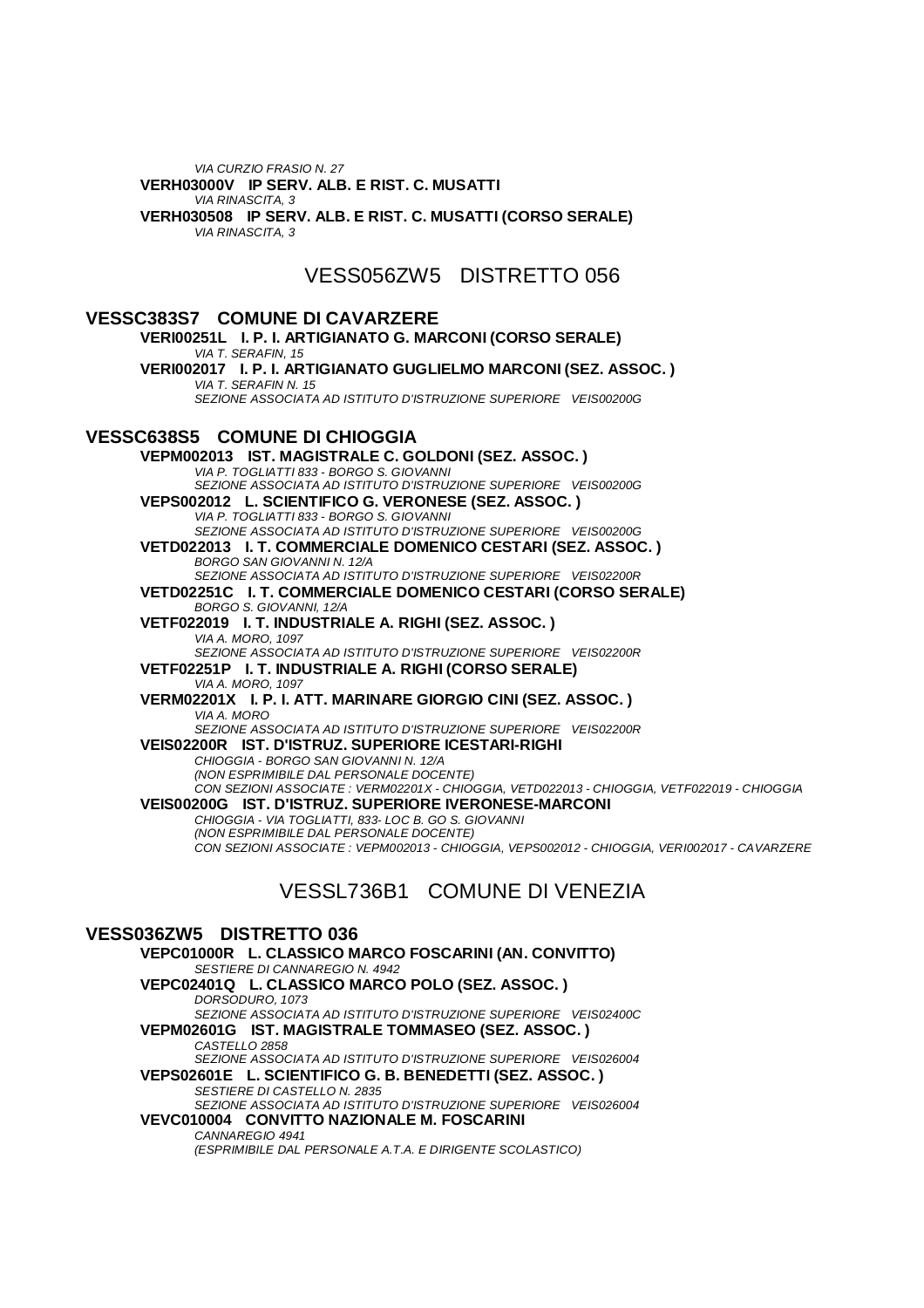**VETD01601Q I. T. COMMERCIALE P. SARPI (SEZ. ASSOC. )** *CASTELLO 2821/ C SEZIONE ASSOCIATA AD ISTITUTO D'ISTRUZIONE SUPERIORE VEIS01600D* **VETE008018 I. T. A. S. (GIA' I. T. F) V. CORNER (SEZ. ASSOC. )** *DORSODURO 2376 SEZIONE ASSOCIATA AD ISTITUTO D'ISTRUZIONE SUPERIORE VEIS00800E* **VETE00850L I. T. A. S. (GIA' I. T. F) V. CORNER - SERALE (CORSO SERALE)** *DORSODURO 2376* **VETF008013 I. T. INDUSTRIALE E. FERMI (SEZ. ASSOC. )** *CANNAREGIO 465 SEZIONE ASSOCIATA AD ISTITUTO D'ISTRUZIONE SUPERIORE VEIS00800E* **VETH00801E I. T. NAUTICO S. VENIER (SEZ. ASSOC. )** *CASTELLO, 787 SEZIONE ASSOCIATA AD ISTITUTO D'ISTRUZIONE SUPERIORE VEIS00800E* **VETN01601N I. T. TURISMO FRANCESCO ALGAROTTI (SEZ. ASSOC. )** *SESTIERE DI CANNAREGIO N. 349-351 SEZIONE ASSOCIATA AD ISTITUTO D'ISTRUZIONE SUPERIORE VEIS01600D* **VERF008017 IP PER SERV. SOCIALI V. CORNER (SEZ. ASSOC. )** *SESTIERE DORSODURO 2376 SEZIONE ASSOCIATA AD ISTITUTO D'ISTRUZIONE SUPERIORE VEIS00800E* **VERH04000D IP SERV. ALB. E RIST. ANDREA BARBARIGO** *CASTELLO 6395/C* **VERH04050V IP SERV. ALB. E RIST. ANDREA BARBARIGO - CORSO SERALE (CORSO SERALE)** *CASTELLO 6395/C* **VERM00801N I. P. I. ATT. MARINARE G. CINI (SEZ. AS. /CONV. AN. VEVC02000P)** *CASTELLO, 787 SEZIONE ASSOCIATA AD ISTITUTO D'ISTRUZIONE SUPERIORE VEIS00800E* **VESD017016 ISTITUTO D'ARTE LICEO ARTISTICO STATALE "M. GUGGENHEIM" (SEZ. ASSOC.**  *DORSODURO, 2613 SEZIONE ASSOCIATA AD ISTITUTO D'ISTRUZIONE SUPERIORE VEIS017009* **VESL024515 L. ARTISTICO LICEO ART. STATALE - SERALE (CORSO SERALE)** *DORSODURO, 1012* **VESL02401Q L. ARTISTICO LICEO ARTISTICO STATALE (SEZ. ASSOC. )** *SESTIERE DI DORSODURO N. 1012 SEZIONE ASSOCIATA AD ISTITUTO D'ISTRUZIONE SUPERIORE VEIS02400C* **VESM010003 ACC. DI BELLE ARTI ACCADEMIA DI BELLE ARTI** *DORSODURO, 1050* **VEST010006 CONSERV. DI MUSICA BENEDETTO MARCELLO** *S. MARCO, 2810* **VEIS026004 IST. D'ISTRUZ. SUPERIORE IBENEDETTI-TOMMASEO** *VENEZIA - SESTIERE DI CASTELLO N. 2835 (NON ESPRIMIBILE DAL PERSONALE DOCENTE) CON SEZIONI ASSOCIATE : VEPM02601G - VENEZIA, VEPS02601E - VENEZIA* **VEIS01600D IST. D'ISTRUZ. SUPERIORE IFRANCESCO ALGAROTTI** *VENEZIA - SESTIERE DI CANNAREGIO N. 349-351 (NON ESPRIMIBILE DAL PERSONALE DOCENTE) CON SEZIONI ASSOCIATE : VETD01601Q - VENEZIA, VETN01601N - VENEZIA* **VEIS017009 IST. D'ISTRUZ. SUPERIORE IISTITUTO ISTRUZIONE SUPERIORE GUGGENHEIM** *VENEZIA - DORSODURO, 2613 (NON ESPRIMIBILE DAL PERSONALE DOCENTE) CON SEZIONI ASSOCIATE : VERC017018 - VENEZIA, VESD017016 - VENEZIA* **VEIS02400C IST. D'ISTRUZ. SUPERIORE IM. POLO-LICEO ARTISTICO** *DORSODURO, 1073 (NON ESPRIMIBILE DAL PERSONALE DOCENTE) CON SEZIONI ASSOCIATE : VEPC02401Q - VENEZIA, VESL02401Q - VENEZIA* **VEIS00800E IST. D'ISTRUZ. SUPERIORE IVENDRAMIN CORNER** *VENEZIA - CASTELLO 787/A (NON ESPRIMIBILE DAL PERSONALE DOCENTE) CON SEZIONI ASSOCIATE : VERF008017 - VENEZIA, VERM00801N - VENEZIA, VETE008018 - VENEZIA, VETF008013 - VENEZIA, VETH00801E - VENEZIA*

### **VESS037ZX9 DISTRETTO 037**

**)**